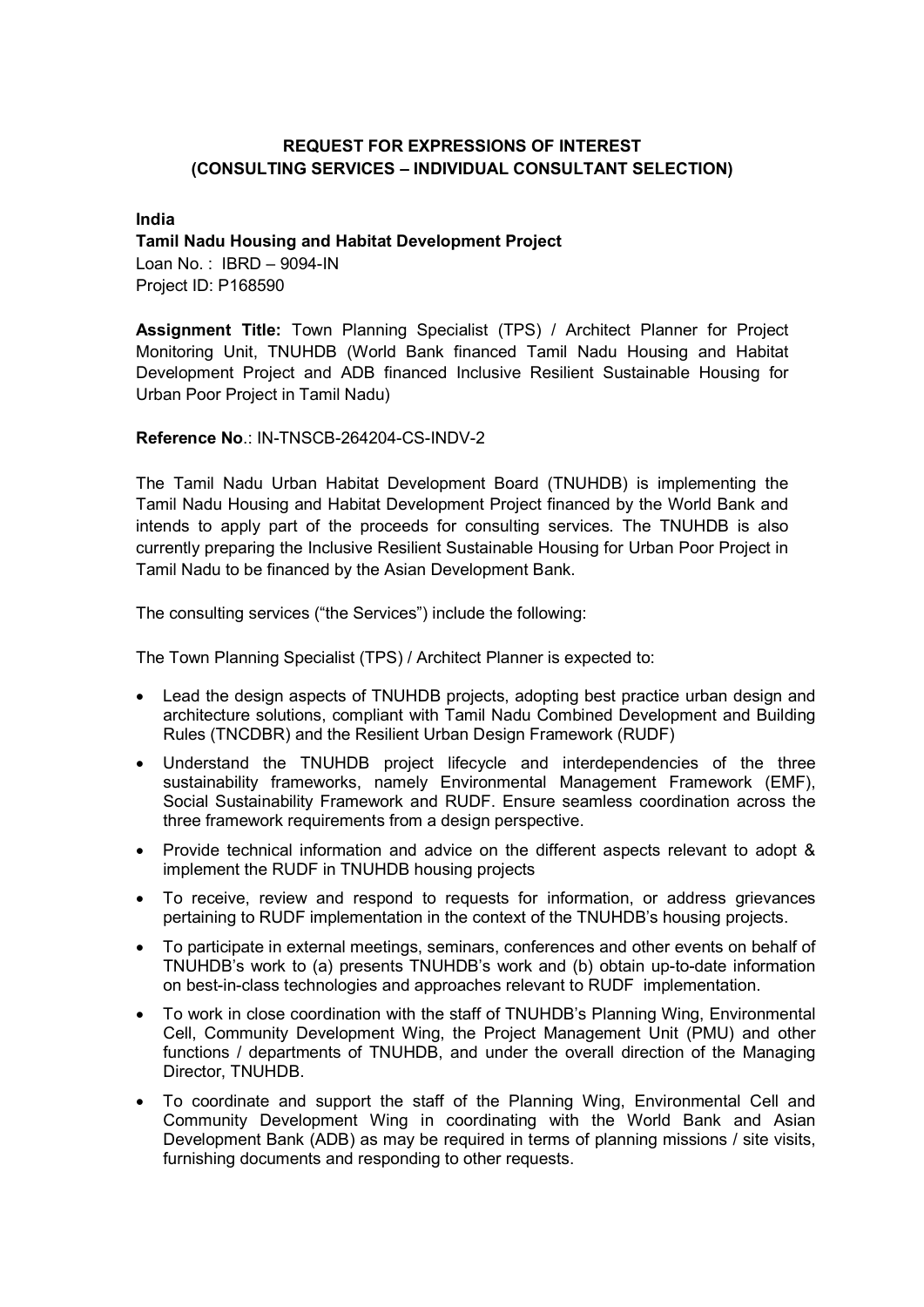- To assist and facilitate the implementation of the RUDF within the TNUHDB.
- Train or assist in the training of TNUHDB staff on RUDF and design best practices to be adopted in TNUHDB projects.
- Identify areas for development of detailed guidelines (building on the RUDF) and assist in the preparation of these guidelines
- Collate relevant community inputs on design considerations and incorporate relevant inputs (in discussion with the World Bank task team) into the additional detailed guidelines developed for RUDF.
- Coordinate with TNUHDB technical staff as well as external consultants across disciplinary domains (e.g., landscape architecture).
- Mobilize TNUHDB staff towards the dual vision (namely, "Enriching the Lived Experience" and "Building Resilient Communities") outlined in the RUDF.

Appointment to the post will be on contract basis. The duration of the assignment is initially for 24 calendar months from the date of award of contract and likely to be extended based on the performance.

The detailed Terms of Reference (TOR) for the assignment can be found at the following website - www.tnscb.org/procurement/ and www.tenders.tn.gov.in

The Tamil Nadu Urban Habitat Development Board, Government of Tamil Nadu now invites eligible Individual Consultants to indicate their interest in providing the Services. Interested Consultants should provide information demonstrating that they have the required qualifications and relevant experience to perform the Services.

## Selection Criteria

The selection shall be based on qualification, experience and skills of the candidate and followed by an interview. The qualifications, experience and competencies include:

## Required Qualifications and Experience at Minimum:

- Post Graduate degree in Urban Design / Housing/ Town Planning / Urban Planning with an undergraduate degree in Architecture or allied discipline.
- Minimum 3 years of post qualification experience in urban planning, urban design and architecture in government / semi-government / autonomous organizations or urban local body / Public Sector Undertaking / private company of repute.
- Knowledge of landscape architecture is preferred.
- Experience of urban planning or architecture in urban development / housing / slum development related projects / programs will be preferred.
- Experience of working with state / central government organizations will be preferred.
- Experience of working with World Bank and/or International Financial Institutions funded projects will be preferred.
- High level of computer literacy, including Word, Excel, email and the internet.
- Strong conceptual design thinking skills with an urban design approach to planning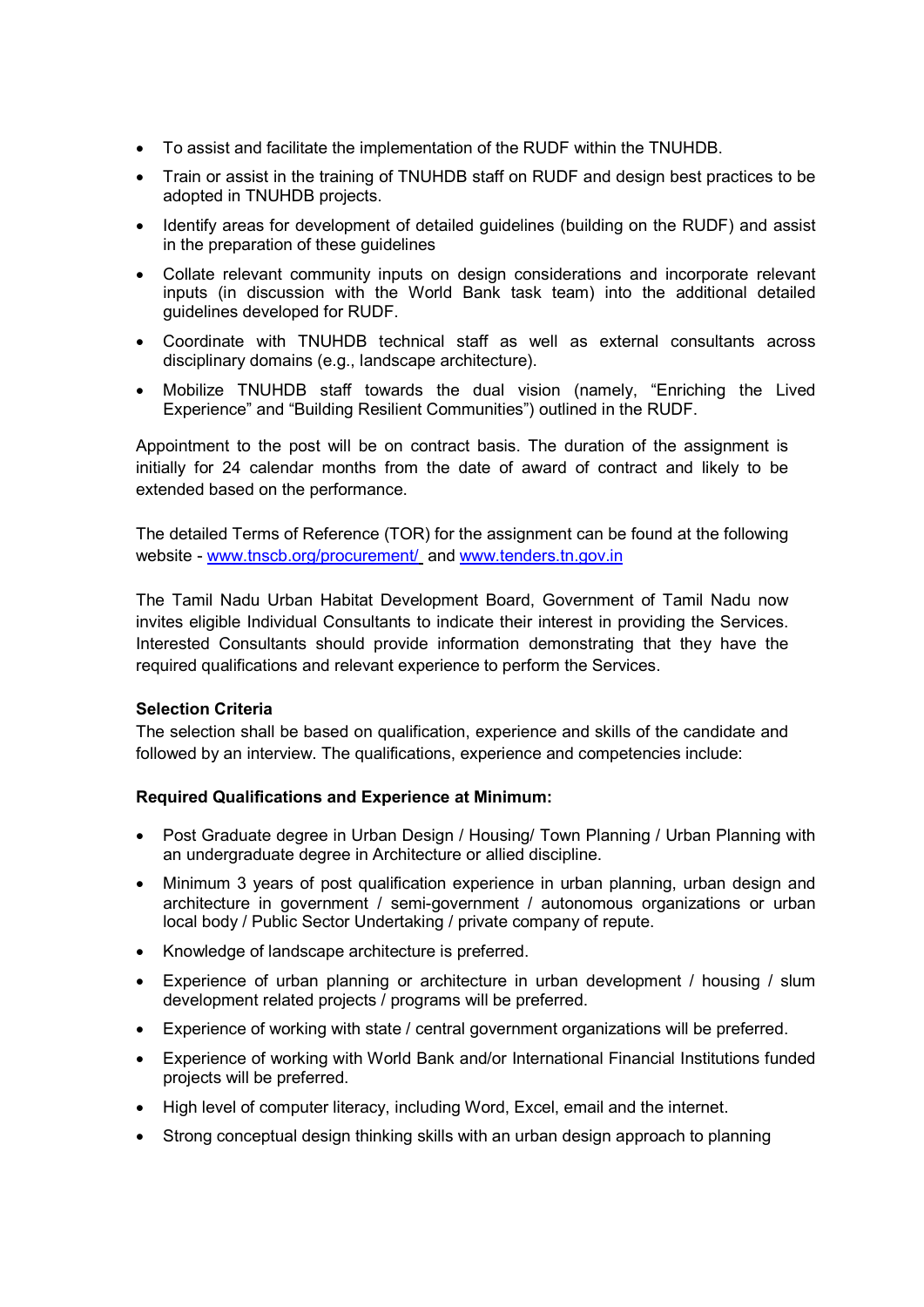- High degree of technical competence in the use of design-related software including AutoCAD, Sketch Up, Revit, Rhino, BIM etc.
- Strong visualization skills
- Familiarity with GIS is preferred
- Ability to integrate relevant stakeholder/ community inputs to revise site designs
- Ability to liaise with TNUHDB technical staff as well as external consultants towards desired design outcomes.
- Strong communication skills and good interpersonal relations.
- Good written and oral communication skills in English and Tamil.
- Ability to interact with staff in the relevant implementing agencies and planning approval authorities.
- Ability to work in a team

The lists of documents to be submitted along with the Expressions of Interest are:

- 1. Duly filled Application Form given in the Annexure.
- 2. Copies of Educational Qualification Certificates (Self Attested)
- 3. Copy of the Work Order / Work Completion Certificate / Experience Certificate from the Employer (Self Attested) as a proof of experience.
- 4. A short write-up on the professional competencies of the Consultant.

In addition to the above, the applicant may submit other documents which he/she considers as important, that are not listed above, to justify general qualifications and qualifications relevant to the assignment.

The attention of interested Consultants is drawn to Section III, paragraphs, 3.14, 3.16, and 3.17 of the World Bank's prevailing "Procurement Regulations for IPF Borrowers", setting forth the World Bank's policy on conflict of interest.

Further information can be obtained at the address below during office hours i.e .10:00 AM to 5:45 PM. (Except holidays).

Expression of interest along with the necessary documents must be delivered in a written form to the address given below (in person, or by registered post or by e-mail) by 26.04.2022 up to 3:00 PM.

### Attention:

Superintending Engineer, Project Monitoring Unit, Tamil Nadu Urban Habitat Development Board, No.5, Kamarajar Salai, Chennai – 600 005, Tamil Nadu, India, E-mail: tnuhdbprocurement@gmail.com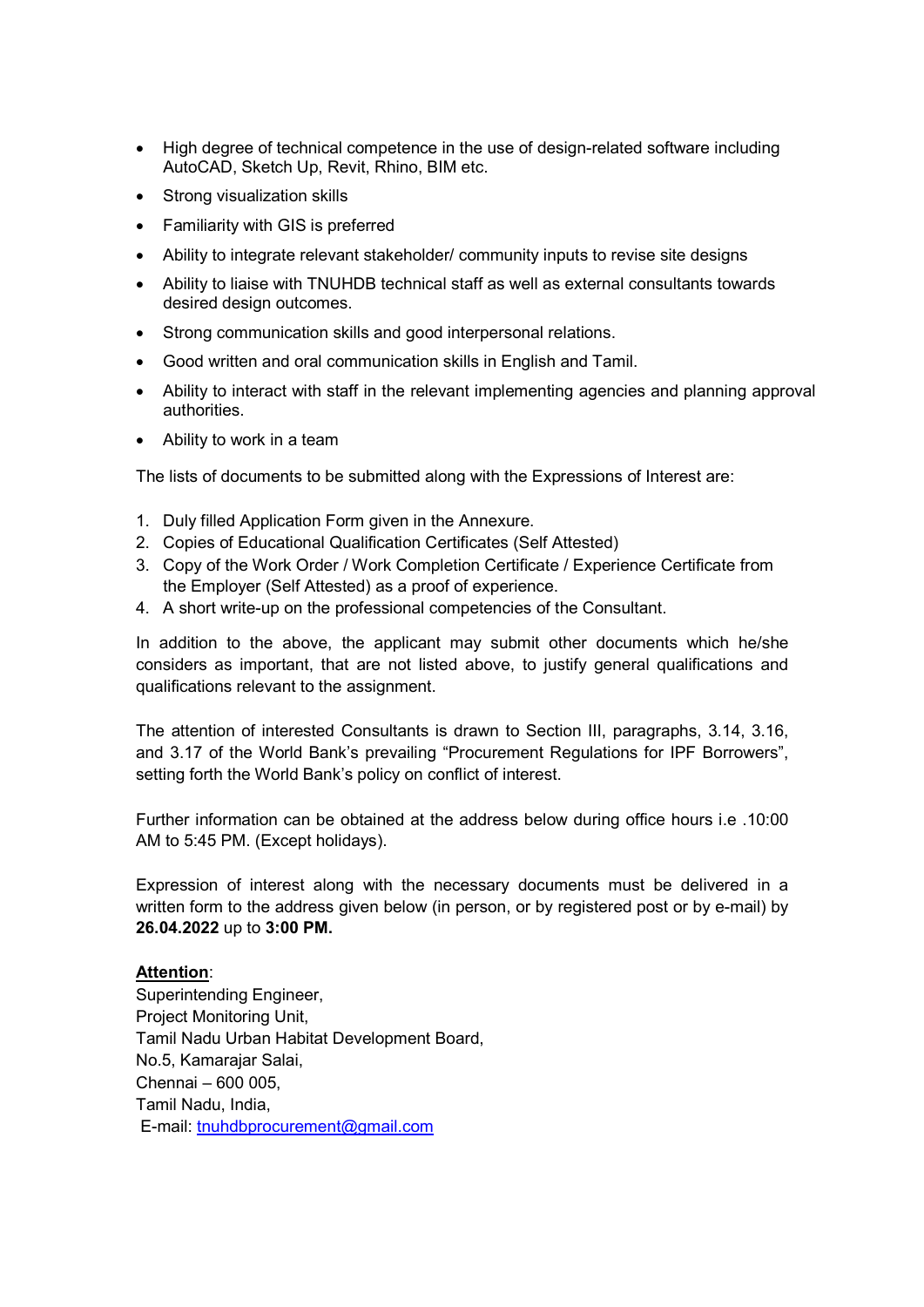| <b>Annexure</b><br>Tamil Nadu Urban Habitat Development Board<br>Project Monitoring Unit - World Bank and Asian Development Bank financed Projects<br>Application for the Post of Town Planning Specialist / Architect Planner |                                                                                                                                                                                                           |                                                             |                                                        |                                     |                          |                              |  |  |  |
|--------------------------------------------------------------------------------------------------------------------------------------------------------------------------------------------------------------------------------|-----------------------------------------------------------------------------------------------------------------------------------------------------------------------------------------------------------|-------------------------------------------------------------|--------------------------------------------------------|-------------------------------------|--------------------------|------------------------------|--|--|--|
| 1                                                                                                                                                                                                                              | Name of the Applicant                                                                                                                                                                                     |                                                             |                                                        |                                     |                          |                              |  |  |  |
| $\overline{2}$                                                                                                                                                                                                                 | Father / Husband Name                                                                                                                                                                                     |                                                             |                                                        |                                     |                          |                              |  |  |  |
| 3                                                                                                                                                                                                                              | Date of Birth and Age                                                                                                                                                                                     |                                                             |                                                        |                                     |                          |                              |  |  |  |
| 4                                                                                                                                                                                                                              | Nationality                                                                                                                                                                                               |                                                             |                                                        |                                     |                          |                              |  |  |  |
| 5                                                                                                                                                                                                                              | <b>Residential Address</b>                                                                                                                                                                                |                                                             |                                                        |                                     | Photo<br>(Passport Size) |                              |  |  |  |
| 6                                                                                                                                                                                                                              | <b>Contact Phone / Mobile</b><br><b>No</b>                                                                                                                                                                |                                                             |                                                        |                                     |                          |                              |  |  |  |
| $\overline{7}$                                                                                                                                                                                                                 | Email ID                                                                                                                                                                                                  |                                                             |                                                        |                                     |                          |                              |  |  |  |
| 8                                                                                                                                                                                                                              | Languages Known                                                                                                                                                                                           |                                                             |                                                        |                                     |                          |                              |  |  |  |
| 9                                                                                                                                                                                                                              | <b>Educational Qualification</b>                                                                                                                                                                          |                                                             |                                                        |                                     |                          |                              |  |  |  |
| S.No                                                                                                                                                                                                                           | Name of the Degree<br>/Diploma Certificate<br>Program with Subject                                                                                                                                        | Name of the University / Institution                        | Year of<br>Passing                                     | Grade /<br><b>Class</b><br>obtained |                          |                              |  |  |  |
|                                                                                                                                                                                                                                |                                                                                                                                                                                                           |                                                             |                                                        |                                     |                          |                              |  |  |  |
|                                                                                                                                                                                                                                |                                                                                                                                                                                                           |                                                             |                                                        |                                     |                          |                              |  |  |  |
|                                                                                                                                                                                                                                |                                                                                                                                                                                                           |                                                             |                                                        |                                     |                          |                              |  |  |  |
|                                                                                                                                                                                                                                |                                                                                                                                                                                                           |                                                             |                                                        |                                     |                          |                              |  |  |  |
| 10                                                                                                                                                                                                                             | Experience in urban planning, urban design and architecture in government / semi-government<br>/ autonomous organizations or urban local body / Public Sector Undertaking / private company<br>of repute. |                                                             |                                                        |                                     |                          |                              |  |  |  |
| S.No                                                                                                                                                                                                                           | Name of the / Project /<br><b>Work</b>                                                                                                                                                                    | Name of the<br>Employer /<br>Organization<br>and the Sector | Applicant's<br>Designation /<br>Role in the<br>Project | <b>Experience Period</b>            |                          |                              |  |  |  |
|                                                                                                                                                                                                                                |                                                                                                                                                                                                           |                                                             |                                                        | From                                | To                       | Period<br>(Year /<br>Months) |  |  |  |
|                                                                                                                                                                                                                                |                                                                                                                                                                                                           |                                                             |                                                        |                                     |                          |                              |  |  |  |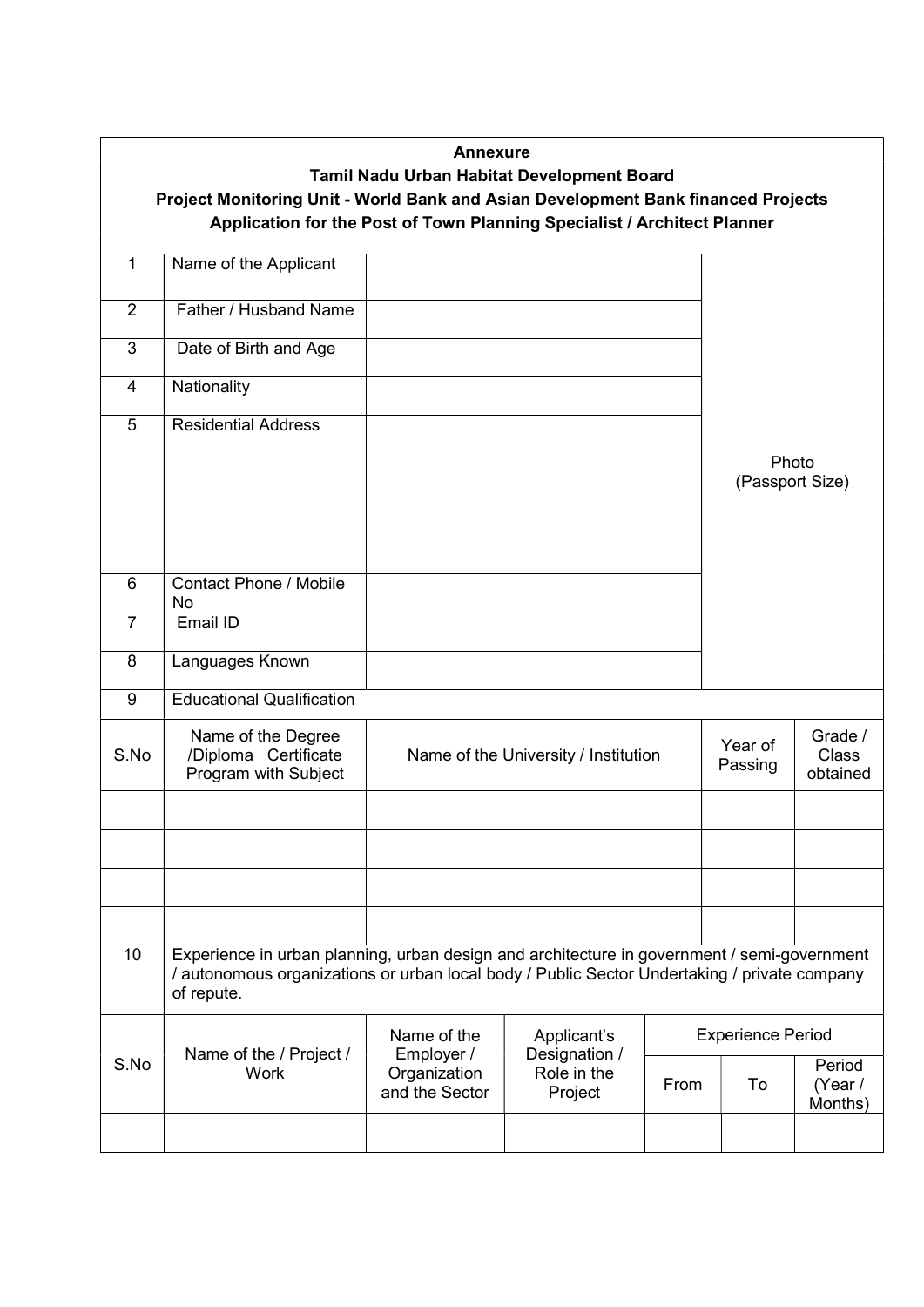| 11   | Experience in working on World Bank or similar international financial institution funded projects                                                                           |                                              |                                         |                          |                          |                              |
|------|------------------------------------------------------------------------------------------------------------------------------------------------------------------------------|----------------------------------------------|-----------------------------------------|--------------------------|--------------------------|------------------------------|
|      |                                                                                                                                                                              | Name of the                                  | Applicant's                             | <b>Experience Period</b> |                          |                              |
| S.No | Name of the / Project /<br><b>Work</b>                                                                                                                                       | International<br>Financial<br>Institution    | Designation /<br>Role in the<br>Project | From                     | To                       | Period<br>(Year /<br>Months) |
|      |                                                                                                                                                                              |                                              |                                         |                          |                          |                              |
|      |                                                                                                                                                                              |                                              |                                         |                          |                          |                              |
|      |                                                                                                                                                                              |                                              |                                         |                          |                          |                              |
|      |                                                                                                                                                                              |                                              |                                         |                          |                          |                              |
| 12   | Experience of urban planning or architecture in urban development / housing / slum<br>development related projects / programs                                                |                                              |                                         |                          |                          |                              |
|      |                                                                                                                                                                              |                                              |                                         |                          |                          |                              |
|      |                                                                                                                                                                              | Name of the                                  | Applicant's                             |                          | <b>Experience Period</b> |                              |
| S.No | Name of the / Project /<br><b>Work</b>                                                                                                                                       | Employer /<br>Organization<br>and the Sector | Designation /<br>Role in the<br>Project | From                     | To                       | Period<br>(Year /<br>Months) |
|      |                                                                                                                                                                              |                                              |                                         |                          |                          |                              |
|      |                                                                                                                                                                              |                                              |                                         |                          |                          |                              |
|      |                                                                                                                                                                              |                                              |                                         |                          |                          |                              |
|      |                                                                                                                                                                              |                                              |                                         |                          |                          |                              |
| 13   | Computer and Document Processing Skills of the Applicant (technical competence in the use of<br>design-related software including AutoCAD, SketchUp, Revit, Rhino, BIM etc.) |                                              |                                         |                          |                          |                              |